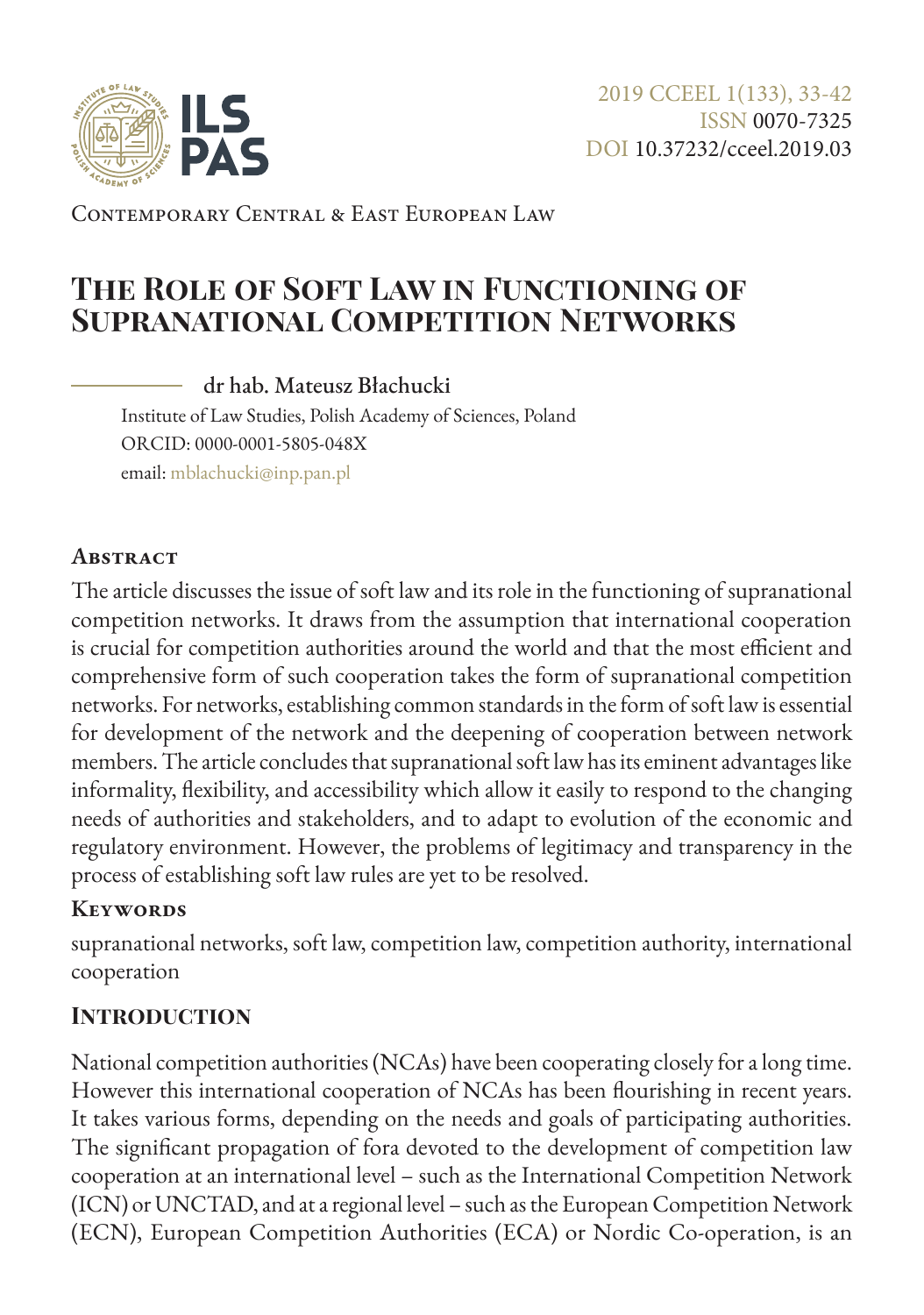undeniable fact. Furthermore, bilateral cooperation in this area is also booming. Such an upsurge of supranational administrative networks is not unique to antitrust field, but international cooperation in the area of enforcement of competition law is especially well situated to allow study of these phenomena. As one researcher put it, *if networking is the new world order – antitrust is the provocative example.*<sup>1</sup> Soft law plays a crucial role in the functioning of competition networks and in many situations it is the most distinguished result of networks of competition authorities cooperating internationally. Therefore, it is more than justified to analyse this issue more closely.

The aim of the article is to briefly discuss the problem of soft law and its role in the functioning of supranational competition networks. First, a general definition of supranational administrative network is introduced. Second, some observations on the development of forms of international cooperation between competition authorities are offered. It is followed by a presentation of the issue of soft law in the practice of supranational competition networks. Furthermore, the significance and functions of soft law in the functioning of supranational competition networks are discussed. Afterwards the article shows the impact of supranational soft law on domestic legal systems. Considerations are concluded with a presentation of the risks associated with supranational soft law.

#### **What are supranational competition networks?**

Supranational competition networks may take various forms and are not a homogenous phenomena2 . The classical definition of transgovernmental networks describes them as sets of direct interactions among sub-units of various governments, which are not controlled by the policies of the cabinets or chief executives of those governments.<sup>3</sup> This definition forms a part of the wider concept of transgovernmentalism in international relations. Under this concept, states are no longer the only participants in international relations, but there are several other new participants, namely networks. However, for the purpose of this article, a more workable definition is used. Therefore, the term network primarily describes non-hierarchical or barely-hierarchical forms of cooperation that are located outside of the usual forms of administrative cooperation.<sup>4</sup> Networks offer a more flexible form of achieving common goals than international organisations or completely decentralised structures. They involve technocrats who are experts in a given field and are capable of resolving common problems without any involvement from their governments.<sup>5</sup>

- 4 JP Terhechte, International Competition Enforcement Law Between Cooperation and Convergence (Springer 2011) 14.
- 5 K Raustiala, 'The Architecture of International Cooperation: Transgovernmental Networks and the Future of International Law' (2002) Virginia Journal of International Law 43(1) 23–25.

<sup>1</sup> EM Fox, 'Linked-in: Antitrust and the Virtues of a Virtual Network' in P Lugard (ed), *The International Competition Network At Ten: Origins, Accomplishments and Aspirations* (Intersentia 2011) 105.

<sup>2</sup> M Błachucki, 'The Evolution of Competition Authorities Networks and the Future of Cooperation between NCA's in Europe' (2018) OEZK 11(4), 119–120.

<sup>3</sup> RO Keohane, JS Nye, 'Transgovernmental Relations and International Organizations' (1974) Wld Pol 27(1), 43.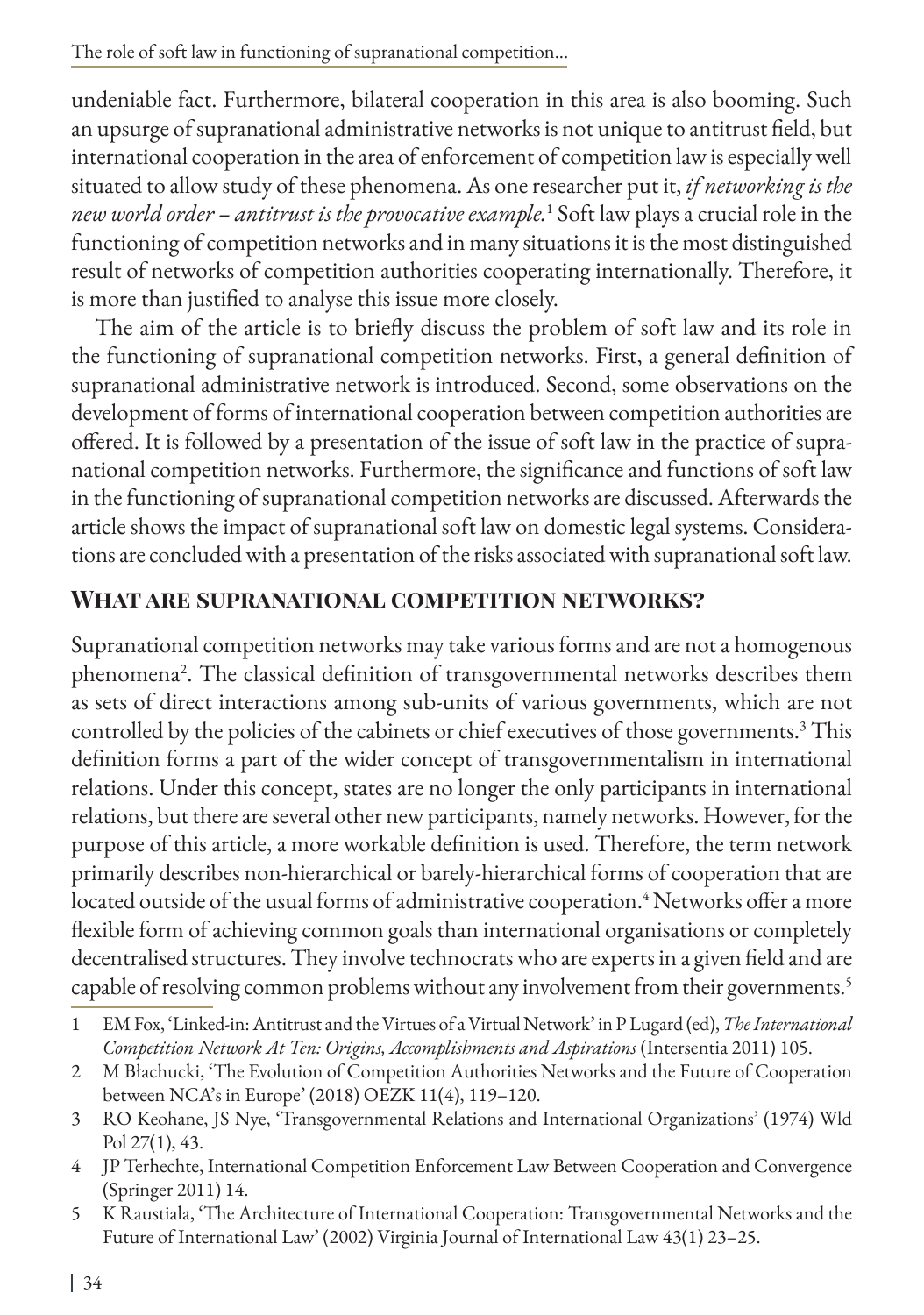This form of cooperation is typical for competition authorities around the world. It is especially well developed in Europe. The European Union eagerly promotes the establishment and development of networks among European national authorities in various areas (energy, telecommunications, railways etc.) forming a composite European administration.<sup>6</sup>

## **Soft law as the next step of deepening of international cooperation of NCAs**

The cooperation between competition authorities within supranational networks has now become more intense, which has had a direct impact on other networks. Creating institutionalised forms of cooperation, by setting up official or unofficial networks and concluding bilateral or multilateral agreements, lends a sense of permanence to such cooperation and provides opportunities to deepen it. Several stages can be discerned from the evolution of these forms. The second step, after becoming acquainted and exchanging experience and expertise, most often involves negotiating broad cooperative frameworks and ground rules acceptable to all the participating agencies (e.g. ICN, ECA, CECI and MWG), and laying the foundations for further activity. Compiling reports, commissioning studies, and comparing domestic administrative regulations and practices is typically the next stage. Those that have been created in an orderly manner can be distinguished from simple exchanges of experience and expertise in that they highlight areas of disagreement and encourage more detailed joint documents in selected areas. These can differ in nature, i.e. ICN has produced numerous manuals and handbooks to assist in administration (e.g. procedural manuals, workbooks, market surveys, templates, and toolkits) and model documents (e.g. waivers of confidentiality and agreements with trustees and other fiduciaries).

### **The soft law in the practice of supranational competition networks**

Soft law documents, e.g. recommendations, best practice handbooks, standards and guidelines, and other agreed principles, are produced in addition to documents that directly support administrative practice under the umbrella of international cooperation between competition agencies. It would be difficult to overestimate the value of these documents. Although they are not officially binding, their relevance and persuasive authority are crucial for the development of the administrative practices of many competition agencies, and for subsequent amendments to domestic regulations. Soft law documents created through international cooperation enable national authorities to learn new tools, principles and principles. They can then seek to apply them in order to remain fully-fledged

<sup>6</sup> P Craig, 'Shared Administration, Disbursement of Community Funds and the Regulatory' in HCH Hofmann, AH Türk (eds), *Legal Challenges in EU Administrative Law – Towards an Integrated Administration* (Edward Elgar 2009) 34–36.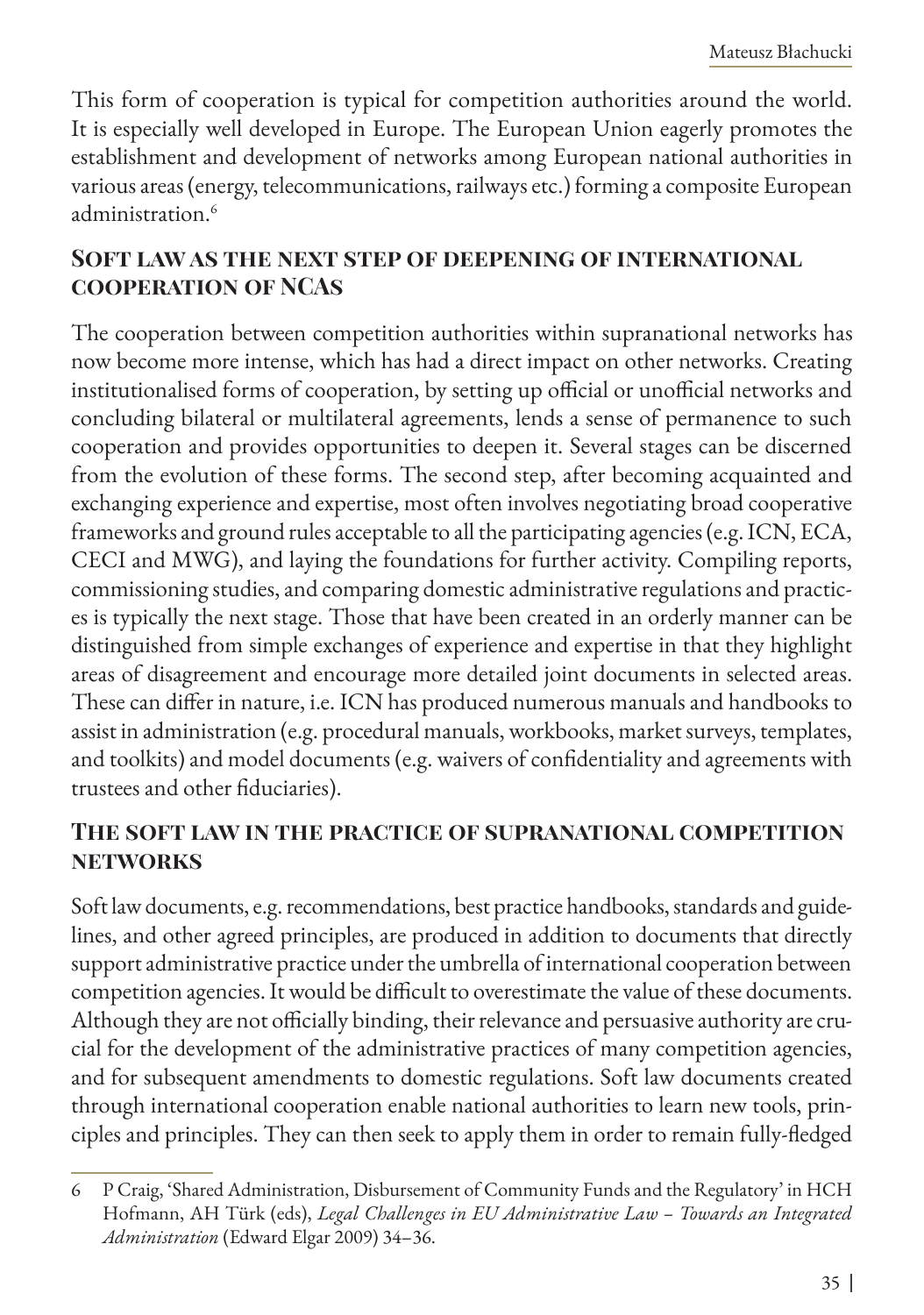participants. Furthermore, mutual principles that have been agreed to at an international forum constitute a compelling argument for legislative amendments at the national level. At the same time, soft law is a broader topic that assumes particular importance in the context of transnational competition authorities and their activities.

The soft law regulations laid down by transnational competition networks play a dominant role in international competition law. The universality of these regulations is such that other soft law policies and principles, e.g. those determined by private entities, only play a marginal role (as opposed to other regulatory areas and the evolving detailed transnational soft law conventions / acts described in Codes of Good Practice).7 Soft law is a practical and theoretical challenge for jurisprudence. The sheer wealth and heterogeneity of material available makes it inordinately difficult to formulate a uniform and comprehensive definition. Soft law is most commonly understood as informal rules that can generate certain practical results despite not having the force of law.<sup>8</sup> Soft law is often created by transnational networks without any direct legal basis. It should be noted that informally created transnational law, including soft law, depends on cross-border cooperation on the part of national administrative authorities, as well as the possible contribution of non-governmental entities and NGOs (this is an aspect of the informality of creating law) for its effectiveness. Moreover, this has to take place in fora other than conventional international organisations and / or between entities other than those concerned with conventional diplomatic relations, e.g. regulatory authorities or government agencies (this is an aspect of the informality of the contributing entities). Finally, this cooperation does not result in adopting formal conventions, agreements or other legally binding obligations (the informality of the results of cooperation).<sup>9</sup> Soft law appears in many branches and fields of law, although its development has been particularly strong in public international law, especially on issues related to disarmament, the international economic order, the international monetary order, environmental protection, and human rights.10 Soft law is also considered typical of the development of competition law.<sup>11</sup>

<sup>7</sup> DM Bowman, GA Hodge, 'Counting on Codes: An Examination of Transnational Codes as a Regulatory Governance Mechanism for Nanotechnologies' (2009) Regulation & Governance 3(2) 159 et subseq.

<sup>8</sup> A Jurcewicz, 'Rola «miękkiego prawa» w praktyce instytucjonalnej Wspólnoty Europejskiej' [The Role of «Soft Law» in the Institutional Practice of the European Community] in C Mik (ed), *Implementacja prawa integracji europejskiej w krajowych porządkach prawnych* [Implementation of the Law of European Integration in National Legal Orders] (TNOiK 1998) 111.

<sup>9</sup> J Pauwelyn, 'Informal International Lawmaking: Framing the Concept and Rresearch Questions' in J Pauwelyn, R Wessel, J Wouters (eds), *Informal International Lawmaking* (OUP 2012) 22.

<sup>10</sup> P Skuczyński, Soft law w perspektywie teorii prawa' [Soft Law from the Perspective of the Theory of Law] in O Bogucki, S Czepita (eds), *System prawny a porządek prawny* [Legal System vs Legal Order] (Wydawnictwo Naukowe Uniwersytetu Szczecińskiego 2008) 326.

<sup>11</sup> M Błachucki, 'Stanowienie aktów tzw. prawa miękkiego przez organy administracji publicznej na przykładzie prawa antymonopolowego' [Establishing so-called Soft Law by Public Administration Bodies on the Example of Antitrust Law] in M Stahl, Z Duniewska (eds), *Legislacja administracyjna. Teoria, orzecznictwo, praktyka* [Administrative Legislation. Theory, Jurisprudence, Practice]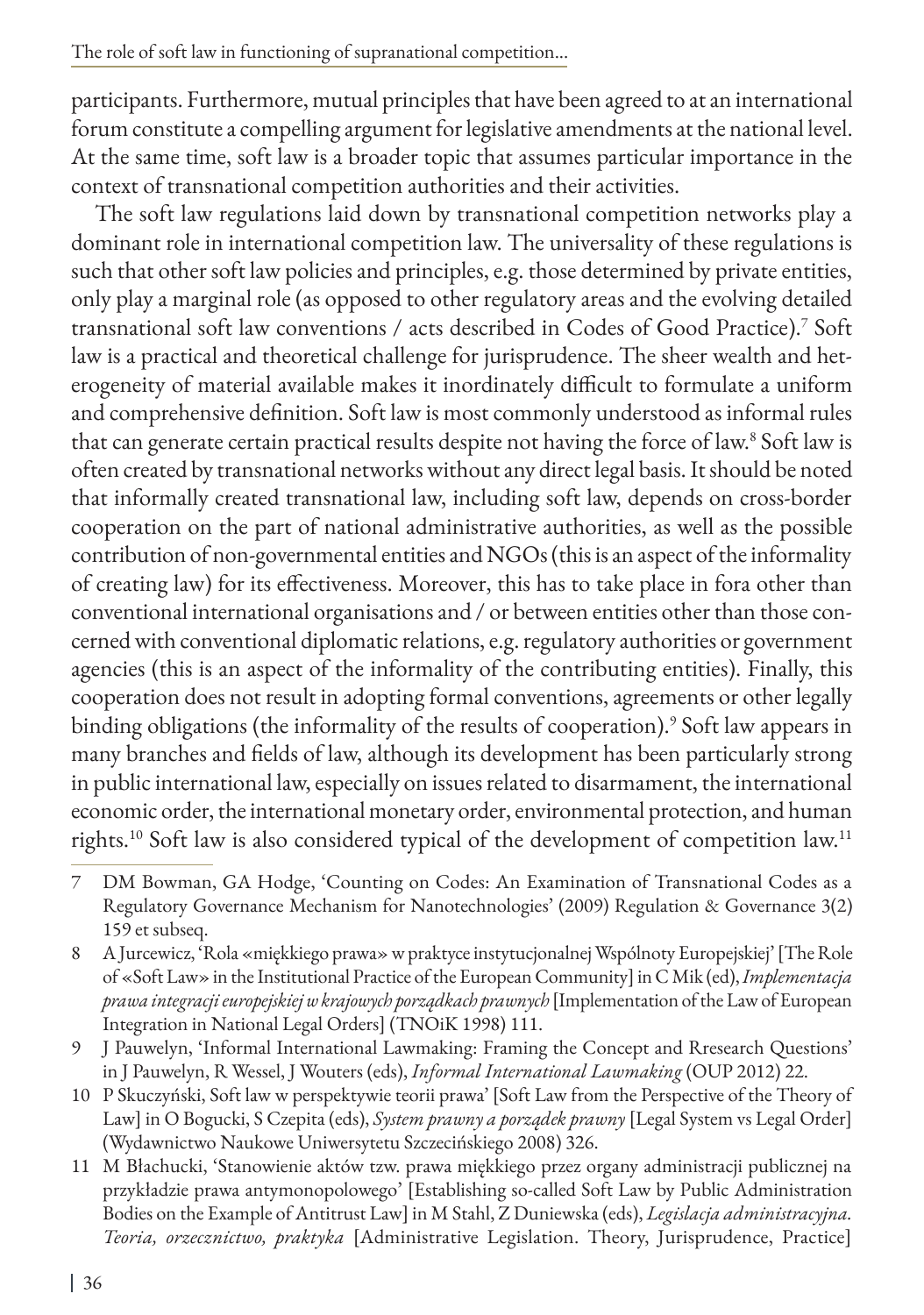Soft law has featured in international trade, when countries have acknowledged the advantage of informal soft agreements over those that create rigid obligations and require formal ratification.12 The fact that soft law is now used in international and transnational trade to obviate the role of national governments and circumvent their exclusive authority to establish legal regulations may seem ironic. Transnational competition networks have largely supplanted national governments in this sphere of legislative activity by creating their own procedural regulations. As a result, the boundary between public and private sphere has become blurred in many places.<sup>13</sup>

#### **The significance and role of soft law in the functioning of supranational competition networks**

Soft law is used to strengthen the role of supranational organisations and networks. Transnational competition networks can substantially contribute to the escalation of this process. The example of EU law shows that it has developed when the countries sitting on the European Council could not bring themselves to accept inflexible regulations. The road to embracing EC soft law guided the development of this branch of law, and in so doing, forced it to become harmonised.<sup>14</sup> The EC's practical utilisation of soft law advances soft harmonisation, and with the assistance of the way(s) in which it has been interpreted, additionally enables the appropriation of areas hitherto considered the preserve of EU legislative bodies. Loosely-worded treaty provisions, together with the conflicting interests of member states, have proved decisive in the success of the EC.15 The adoption of soft law precedes the adoption of law. European state aid law is a case in point. Crucially, this is an example of how soft instruments are gradually supplanted by hard ones.<sup>16</sup> An analysis of selected transnational competition networks reveals that the involvement of national administrative bodies considerably shortens the odds of adoption of legal regulations drawn up or deemed essential in the network forum. The additional conclusion of bilateral agreements between national administrative bodies and those from leading jurisdictions further increases the probability of foreign standards being incorporated into the domestic legal framework.17 Similar observations apply to soft law created within the European Competition Network (ECN). ECN resolutions (including those

<sup>(</sup>Wolters Kluwer 2012) 236–237.

<sup>12</sup> M Cini, *From Soft Law to Hard Law? Discretion and Rule-making in the Commission's State Aid Regime* (European University Institute 2000) 4.

<sup>13</sup> K Sahlin-Andersson, 'Emergent cross-sectional Soft Regulations: Dynamics at Play in the Global Compact Initiative' in: U Morth (ed), *Soft Law in Governance and Regulation: An Interdisciplinary Analysis* (Edward Elgar 2004) 130–131.

<sup>14</sup> M Blauberger, *From Negative to Positive Integration? European State Aid Control Through Soft and Hard Law* (MaxPlanck-Institut für Gesellschaftsforschung 2008) 13.

<sup>15</sup> Ibid 22.

<sup>16</sup> M Cini 26.

<sup>17</sup> D Bach, A Newman, 'Transgovernmental Networks and Domestic Policy Convergence: Evidence from Insider Trading Regulation' (2010) Int'l Org 64(3), 507.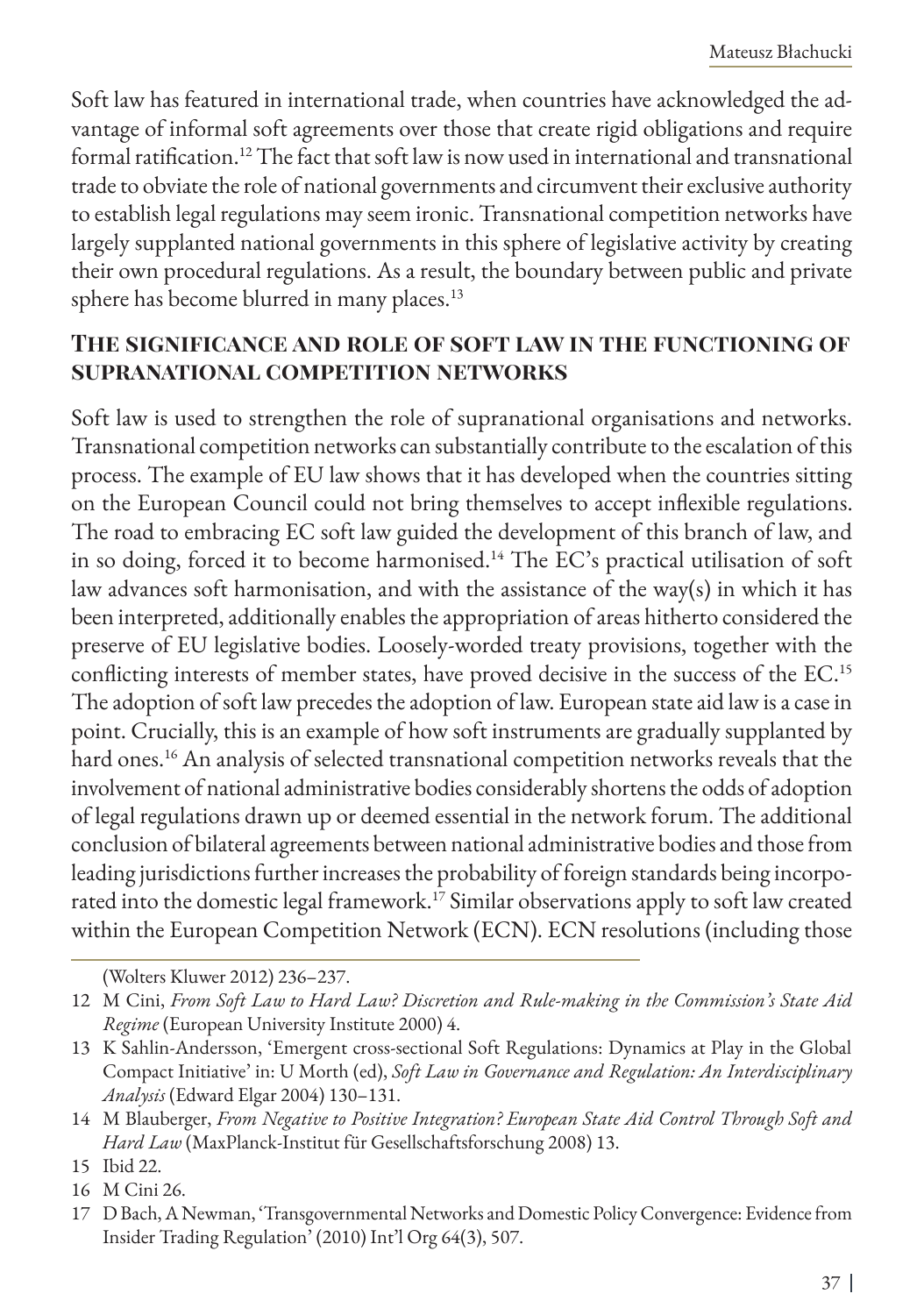concerning independence and 'appropriate measures') and recommendations (including those concerning leniency and priorities) have become the basis for their codification and development into ECN+ directives. The ECN has come to advocate 'soft harmonisation', and the results have been very positive. The EC acknowledges, however, that the next stage involves transferring these consensual standards to the legal system as hard law. The strengthening of national, ECN, and especially EU, competition authorities is the intended end result of these changes. The position of national competition authorities is strengthened *vis-à-vis* that of national governments to the extent that the ECN, and especially the EC, can expand their influence on not only the jurisdiction, but also the makeup, of a national competition administration for EU countries.

Soft law instruments have a multiplicity of forms and can therefore fulfil a variety of functions. Three basic functions can be identified under EU law:

- The pre-law function can be understood two ways: (i) a soft law act that is consultative in nature, published with a view to canvassing the opinions of interested parties, and subsequently enacted as a universally binding law on that basis; and (ii) more broadly as a soft law instrument adopted to possibly pave the way for the future enactment of hard law;
- Supplementing the post-law function, i.e. soft law is negotiated after universally binding regulations have been adopted with a view to supplementing and consolidating them. In this situation, the universally binding regulations anticipate the drafting of soft law documents;
- Supplanting the para-law function, i.e. soft law can be an alternative to conventional legislation. One example of this might be programmatic documents of a prospective nature, e.g. policies of various kinds.18

The soft law documents negotiated in the forums of transgovernmental networks provide a clear example of these functions being fulfilled. The soft law instruments adopted in these forums frequently serve as templates for national and even supranational (especially the EU) legislatures. The soft law of these networks additionally supplements national hard law. Indeed, many of them contain recommendations and other guidelines that regulate certain issues in a more detailed manner than national statutes, where they are often defined in very general terms. This is certainly the case with competition law, where soft law can be applied at both the national (where it is adopted by antitrust authorities) and the transnational (where it is adopted by transnational networks) levels. Moreover, the soft law of transnational competition networks can replace hard law in some cases, especially when a given country lacks the political will to regulate a particular issue. The 2014 OECD recommendation concerning international cooperation in competition matters may be a case in point. Faced with a lack of political will to create a binding international convention along the lines of the OECD taxation conventions, the

<sup>18</sup> L Senden, *Soft Law in European Community Law* (Hart 2004) 120.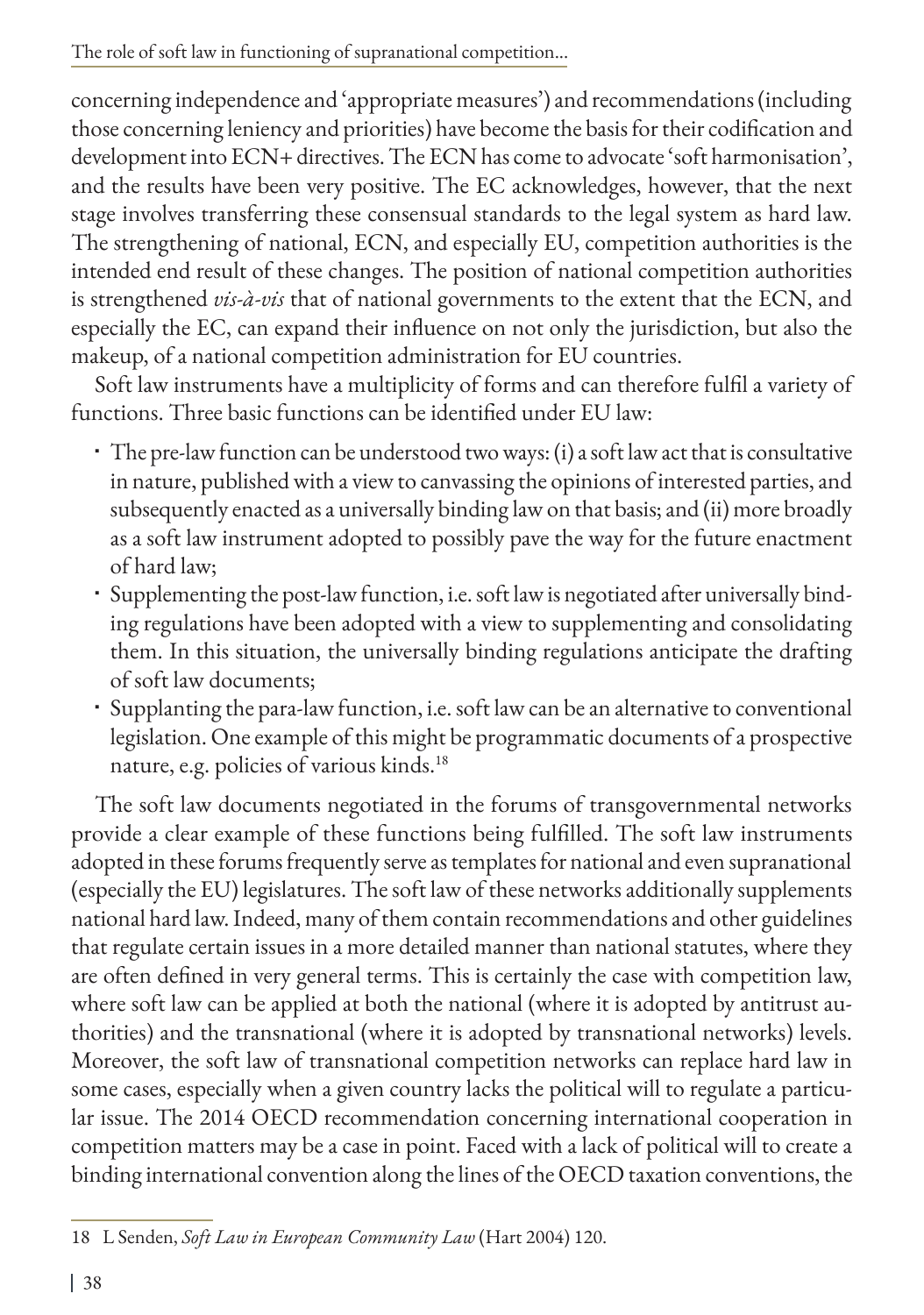relevant transnational network members decided to accept this 2014 recommendation. This demonstrates that soft law enacted by transnational competition networks can complement, or even supplant, binding national legal standards, as well as international public law, in some situations.

## **The impact of supranational soft law on domestic legal systems**

It is also worth considering the ways in which soft law instruments negotiated by transnational competition networks can be reflected in a national legal system, and how they can guide a public administrative body in exercising its administrative jurisdiction. As noted above, although unofficial transnational standards are not binding, they nevertheless bring about practical results and influence universally binding national and international law. It is emphasised in the literature that unofficial transnational standards (i.e. soft law negotiated by networks) can be included in national law through:

- being incorporated into transnational standards in toto without any special oversight;
- specific references to specific transnational standards in legal documents;
- transnational standards being commonly referenced or treated as general principles, e.g. as good industry practices or the best available technologies (BAT);
- applying designated provisions to make transnational standards one of the (non-binding) bases of published decisions;
- employing transnational standards as guidelines for interpreting national regulations governing ill-defined concepts;
- having private parties apply transnational standards directly in civil law relationships.<sup>19</sup>

Polish law provides some excellent examples as to how the influences enumerated above are reflected in administrative practice and the judgements of civil and administrative courts. The Telecommunications Law [Art. 3 (3)] directly refers to the application of soft law on the part of antitrust authorities, and civil courts competent in competition cases cite mutually agreed-upon transnational practices in their judgements.20

## **Risks associated with supranational soft law**

Instituting soft law may be a sign that the law is being modernised, but it can also be an attempt to circumvent conventional and official legislative processes. Soft law is associated with the following risks:

<sup>19</sup> O Dilling, M Herberg, G Winter, 'Introduction: Exploring Transnational Administrative Rule-Making' in O Dilling, M Herberg, G Winter (eds), *Transnational Administrative Rule-Making. Performance, Legal Effects, and Legitimacy* (Hart 2011) 5–6.

<sup>20</sup> M Błachucki, 'Judicial control of guidelines on antimonopoly fines in Poland' (2016) C & R 25, 57 et subseq.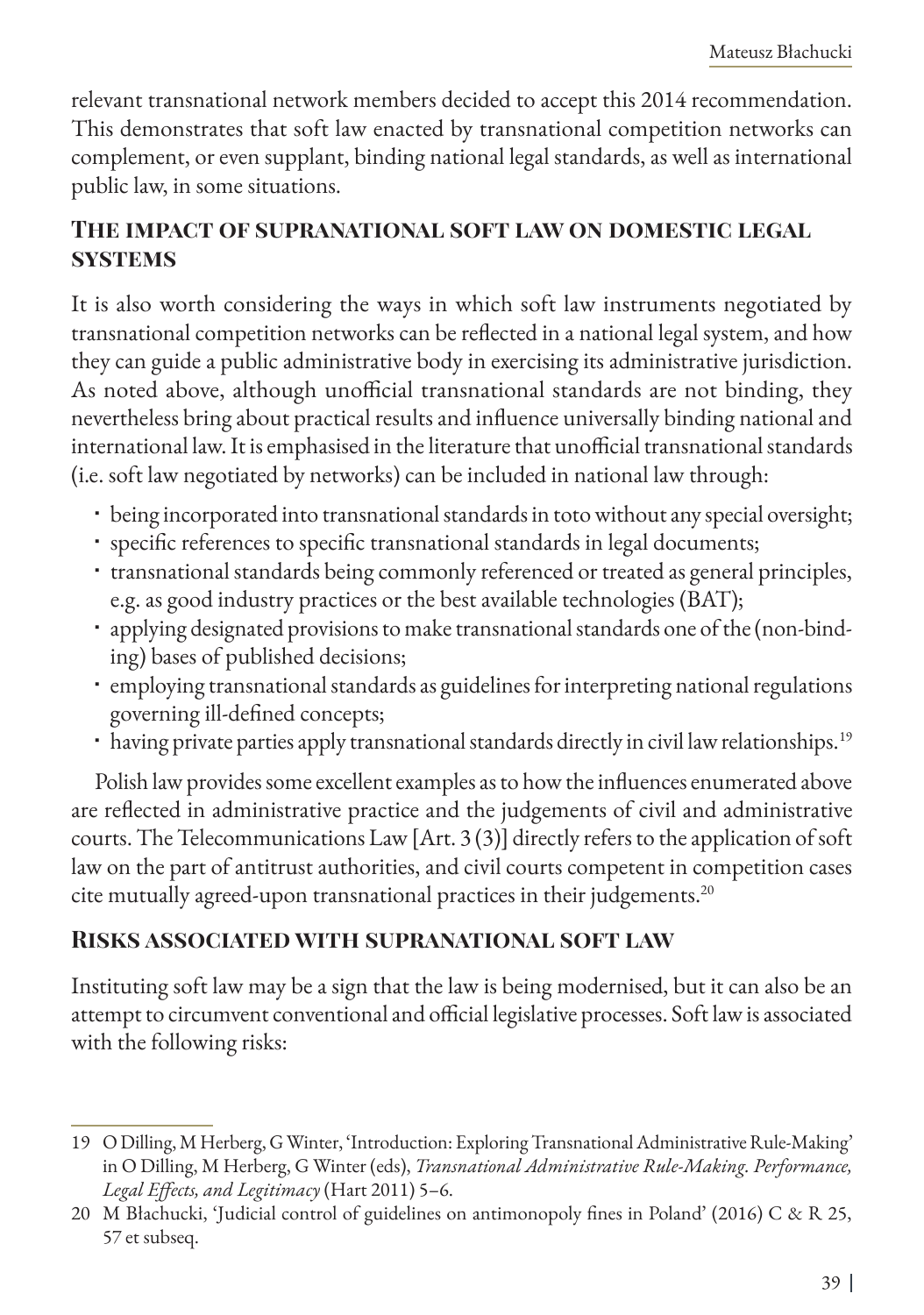- $\cdot$  it can encroach on established lawmaking processes;
- $\cdot$  it can bypass legislatures;
- · its substance can be imprecise and unwarranted;
- it is not fully embedded in positive law;
- it does not readily lend itself to judicial evaluation;
- very little soft law is publicly available and its creation is not influenced by public opinion;
- it enables judges and administrators to assume a dominant role in creating public policy.<sup>21</sup>

These risks vary in nature and extent, but they mostly result from soft law being embedded in the legal system before universally binding legal regulations have been created to govern it. Most of these risks can be avoided by adopting explicit procedures to create and monitor soft law instruments. The emergence and development of soft law is incontrovertible evidence that public administrative authorities have exceeded their remit to apply the law, and have begun to create it in certain areas. These risks are increasing in the case of soft law established by transnational competition networks. The practice of Poland's Office of Competition and Consumer Protection (OCCP) proves that it is acting independently of other Polish public administrative agencies and ministries by participating in the creation of soft law as part of a competition network. Its operations in this domain are neither specified anywhere in the law nor subject to any judicial or administrative oversight whatsoever. Moreover, when they create soft law instruments, competition networks generally define the adoption procedures themselves, and do not as a rule subject them to any external oversight. Adopting soft law instruments as part of a competition network can impact, and even go beyond, statutory matters governed by Polish law. While the documents are generally accessible online, only a meagre portion of them are available on the OCCP website, even though it was involved in drafting them.

Soft law created by transnational competition networks has sparked a great deal of controversy, especially over the legitimacy of these bodies to create such regulations and having this kind of quasi-normative legislative act inserted into national legal systems. Soft law instruments are rarely created by competition networks in accordance with any clear rules. At times, there is only a 'recognised standard of competence' (e.g. that accorded to the OECD) to warrant their adoption. They are very rarely adopted pursuant to a regulated procedure. These instruments are almost never overseen by independent courts or even other national administrative bodies. This lack of legitimacy and oversight can be resolved by having third parties involved in adoption of soft law instruments (in respect of which the rules agreed to will be applied). In principle, this involvement should lend these documents a certain degree of legitimacy and ensure that both government agencies and third parties act in accordance with them. This practice is employed by the ICN, which involves NGO advisers in its activities. This gives them an opportunity to

<sup>21</sup> M Cini 5.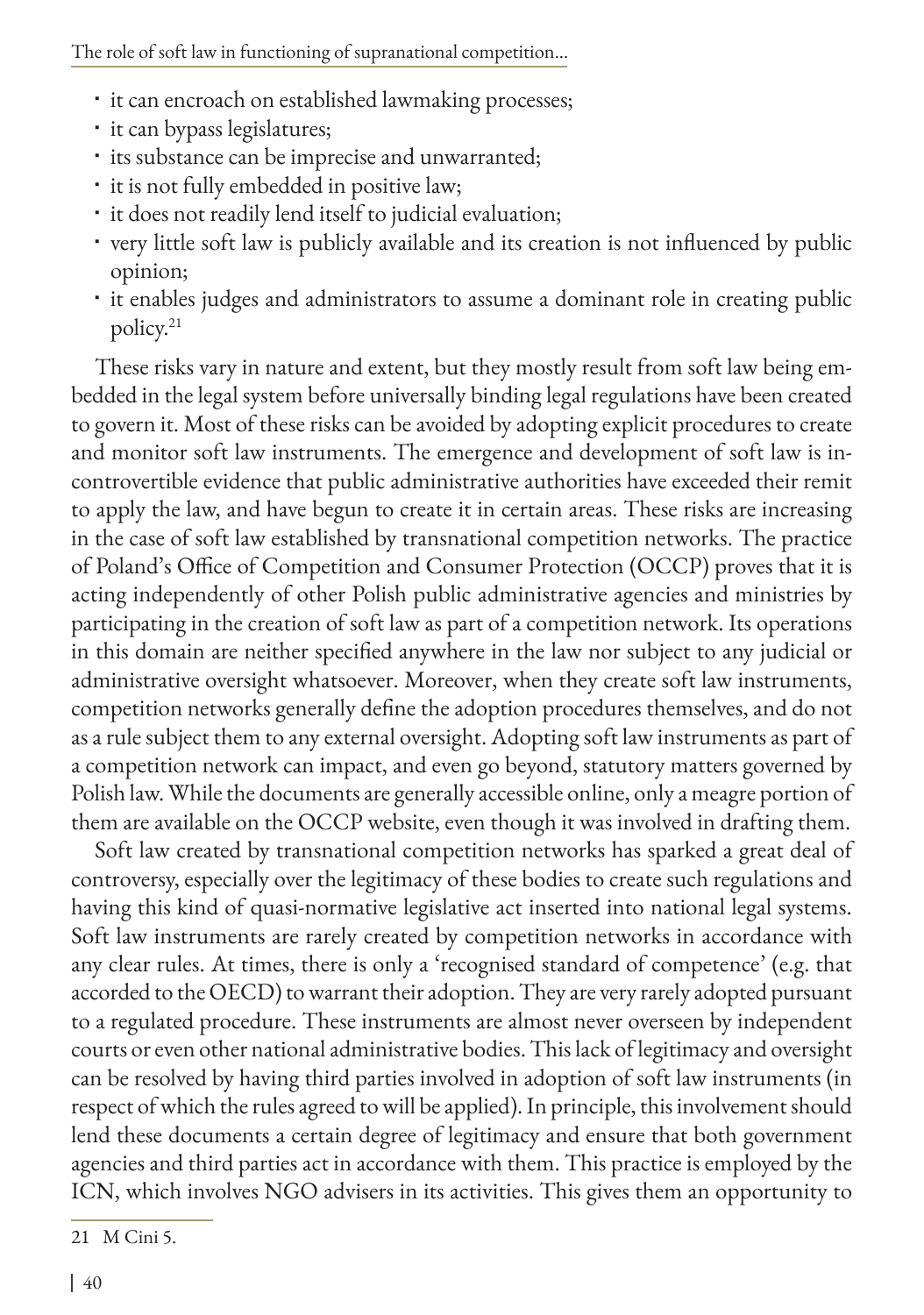influence the substance of soft law instruments adopted by transnational competition networks associated with the ICN. The OECD likewise allows third parties to articulate their requirements when drawing up its recommendations. However, a lot of networks, especially in Europe, make use of highly opaque procedures to create soft law instruments.

# **Conclusions**

The undertaken analysis leads to the conclusion that the soft law plays a crucial role in the international cooperation of NCAs within supranational competition networks. Adopting soft law is the next step in the development and broadening of international cooperation of NCAs. It serves as a basis for further steps in strengthening the cooperation and networks. NCAs establish legislative aims and standards of operation, and coordinating administrative practice in the form of soft law. Soft law functions as a basis for creation of a level playing field for NCAs where the same or similar rules apply to all members of the network. Supranational soft law has its obvious advantages like informality, flexibility, and accessibility, which allow it to easily respond to the changing needs of authorities and stakeholders and to adapt to the evolving economic and regulatory environment. On the other hand, the lack of legitimacy and accountability in the preparing of supranational soft law is especially visible. It leads to undermining of the role of the state and national laws. These risks are deepened by the real impact that supranational soft law has on the administrative practice of NCAs and its indirect influence on national laws.

## **References**

## **LITERATURE**

- Bach D, Newman A, 'Transgovernmental Networks and Domestic Policy Convergence: Evidence from Insider Trading Regulation' (2010) Int'l Org 64(3).
- Blauberger M, *From Negative to Positive Integration? European State Aid Control Through Soft and Hard Law* (MaxPlanck-Institut für Gesellschaftsforschung 2008).
- Błachucki M, 'Judicial control of guidelines on antimonopoly fines in Poland' (2016)  $C & R$  25.
- Błachucki M, 'Stanowienie aktów tzw. prawa miękkiego przez organy administracji publicznej na przykładzie prawa antymonopolowego' [Establishing so-called Soft Law by Public Administration Bodies on the Example of Antitrust Law] in M Stahl, Z Duniewska (eds), *Legislacja administracyjna. Teoria, orzecznictwo, praktyka* [Administrative Legislation. Theory, Jurisprudence, Practice] (Wolters Kluwer 2012).
- Błachucki M, 'The Evolution of Competition Authorities Networks and the Future of Cooperation between NCA's in Europe' (2018) OEZK 11(4).
- Bowman DM, Hodge GA, 'Counting on Codes: An Examination of Transnational Codes as a Regulatory Governance Mechanism for Nanotechnologies' (2009) Regulation & Governance 3(2).
- Cini M, *From Soft Law to Hard Law? Discretion and Rule-making in the Commission's*